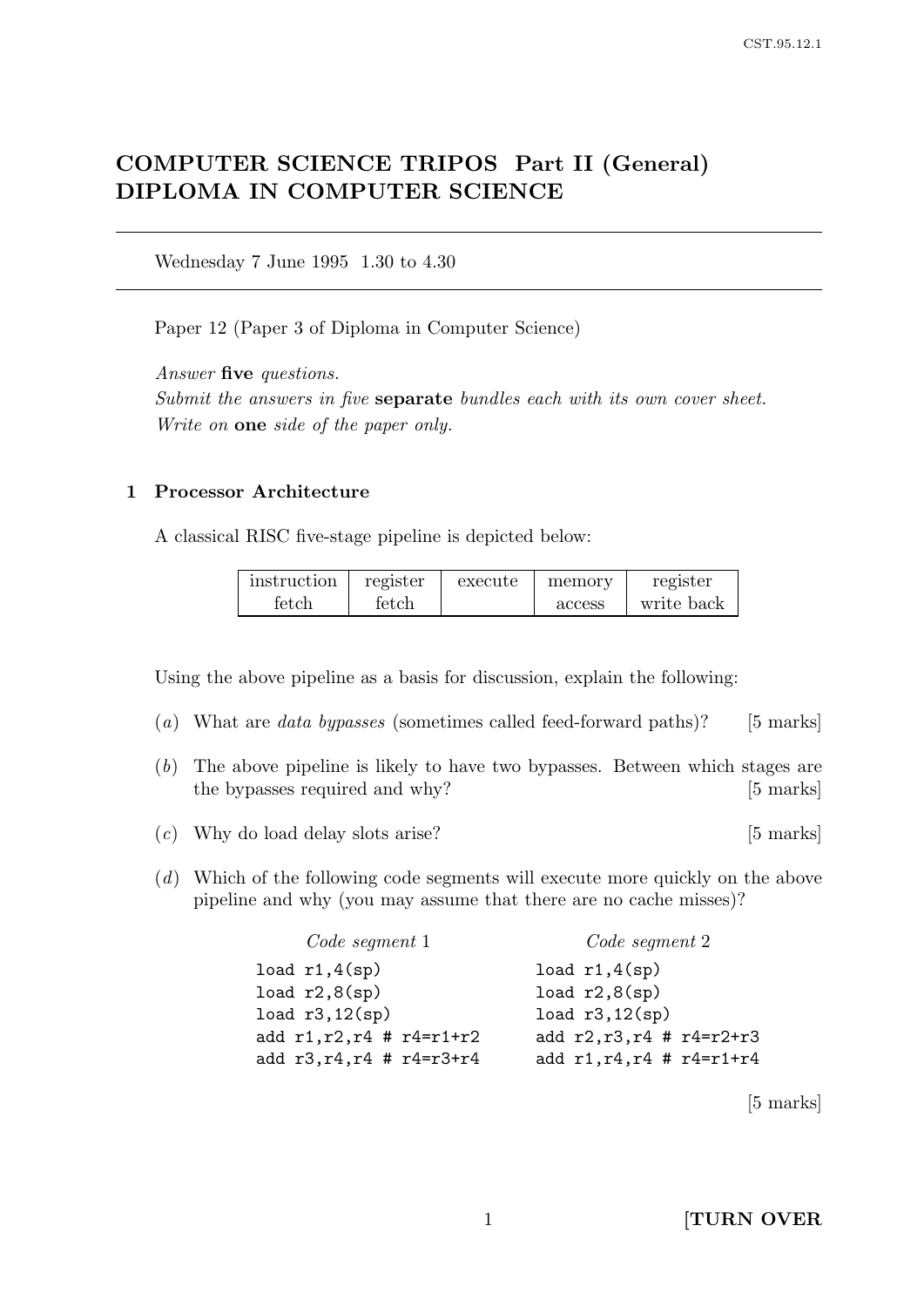## 2 Designing Interactive Applications

The figure below shows the controls for a telephone answering machine, designed to meet requirements for low manufacturing cost, efficient operation and ease of learning. The controls include:

- (A) a button to start recording (of outgoing message) or playback (of outgoing or incoming messages);
- (B) a button to stop recording, playback or rewind;
- (C) a button to rewind the incoming-message tape;
- (D) a button to step between the four modes: outgoing-message-play, outgoingmessage-record, incoming-messages-play and incoming-messages-record (the normal mode for awaiting calls);
- (E) a display indicating the current mode;
- (F) a light that flashes to show how many messages have been received.



What forms of mental model are likely to be acquired by users of the answering machine, both owners (that is, recipients of calls) and callers? [5 marks]

An additional feature is proposed for the answering machine, allowing the owner to record special outgoing messages, each one to be played when calls are received from an owner-specified telephone number. To record such a message, the owner of the machine sets it in outgoing-message-record mode, keys in the telephone number in question using the attached telephone's push-buttons, and records the message in the normal way, using the start and stop buttons. Up to 16 special outgoing messages, each for a different incoming telephone number, can be recorded in this manner.

You have been asked to review this proposed new feature, in terms of the owner's ability to learn to use the machine in an error-free manner. What problems can you identify in the feature's design? Propose solutions that are consistent with the original requirements. [15 marks]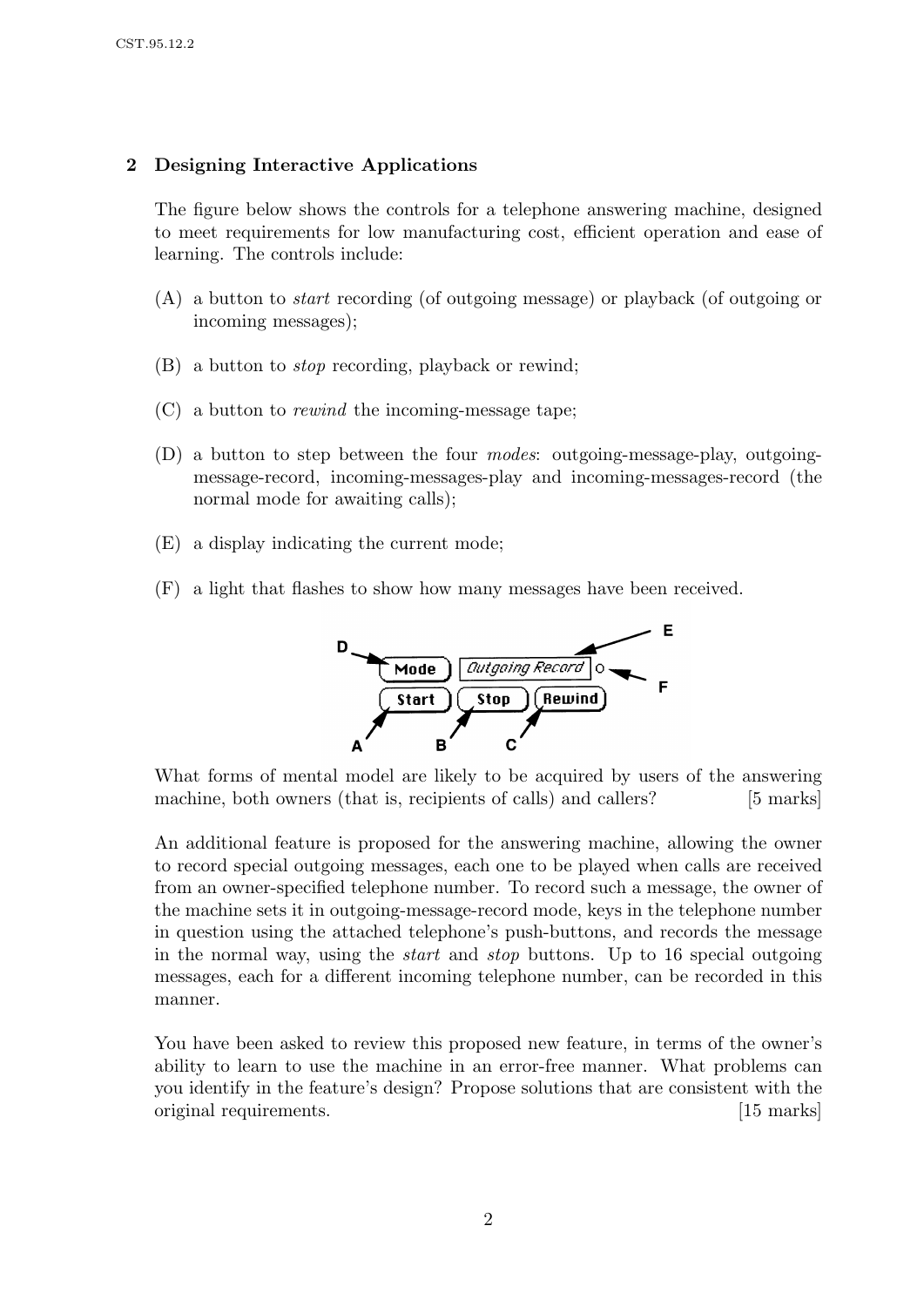## 3 Digital Communication I

Compare the functions of a MAC level bridge with an IP router. In what circumstances is it more appropriate to use one than the other? [6 marks]

Discuss the tables inside both bridges and routers used to control the acceptance and forwarding of packets. Indicate both how these tables are used and how information is put in the tables. How quickly can the tables be searched in each case?

[10 marks]

What features might be added to a router or bridge to improve some aspects of network security? [4 marks]

#### 4 Graphics

Why are matrix representations used to describe point transformations in computer graphics? [6 marks]

Describe how to represent three different 2D transformations as matrices.

[6 marks]

Explain how to derive a sequence of transformations to achieve the overall effect of performing a 2D rotation about an arbitrary point. [8 marks]

## 5 Developments in Technology

Write a short essay on the developments in electronic computers during the 1940s and 1950s. Give attention to the emergence of key ideas about machine architecture in this period, such as conditional branching and program interrupt. [20 marks]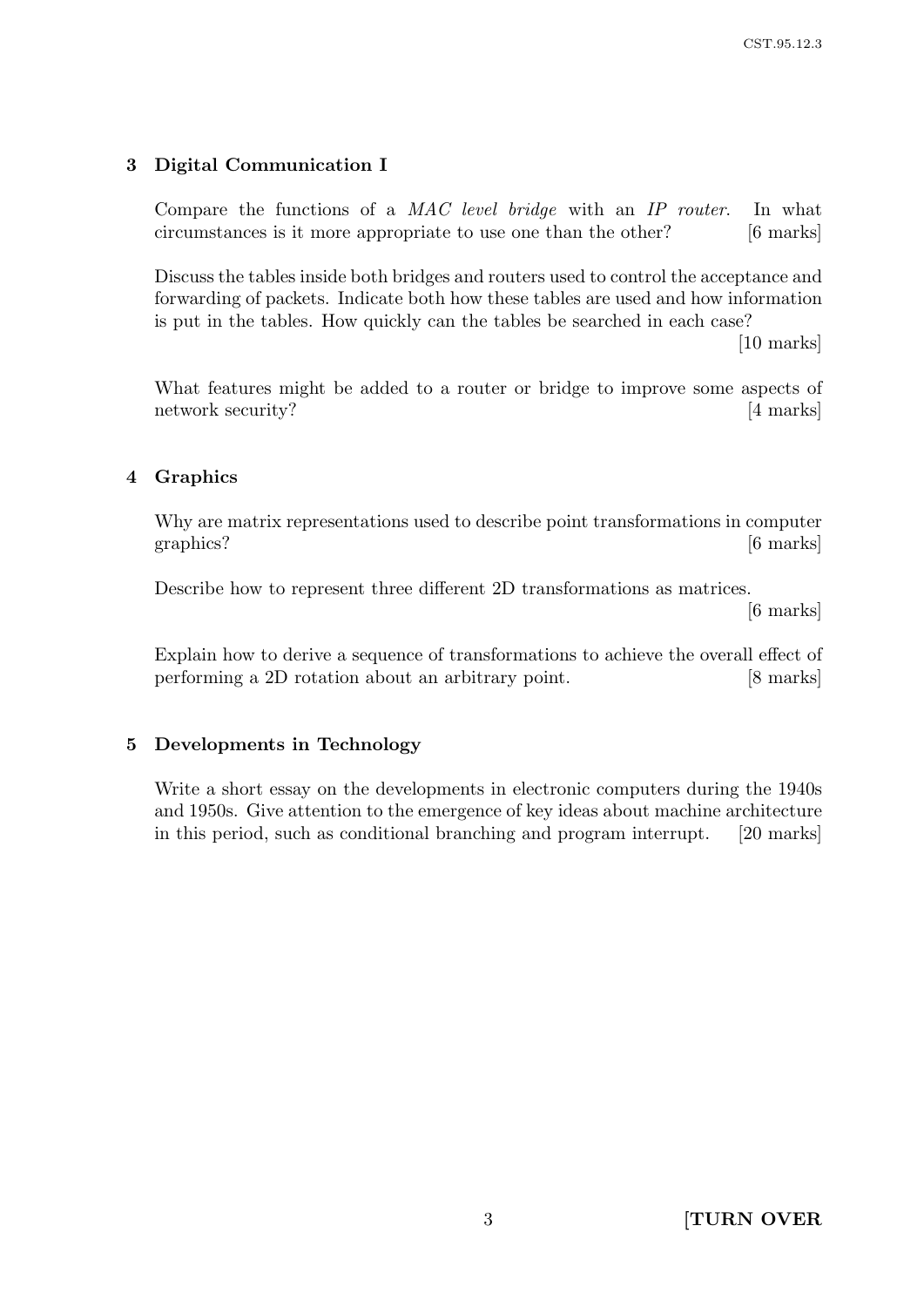## 6 Programming in C and  $C++$

Students have been set a programming exercise where they are expected to write a subroutine to perform a certain operation, and they have been told that they should write it in the language C. One of the offerings submitted for assessment is the following. The student involved, who had read a book by Dijkstra but not understood it, proudly proclaims that of course this program has not actually been tried on a computer.

Explain what the program is (probably) supposed to do, and identify as many problems with it as you can, given that in this examination questions are expected to be completed in around 30 minutes.

```
typedef unsigned long int thing;
#define swap(p,q) v = p; p = q; q = v;
void fast(thing a[], int left, int write)
{ /**********************
   int i, j; * Declare variobles! *
   thing v; **********************/
   if (write-left > 1)
   \{ v = a[write] ;i = left, j = write;for (;;)
      { while (a[++i] < v};
          while (a[--j] \geq v);
          if (i < j) swap(a[i], a[j]);
          else break;
      }
      fast(a, left, i-1); // re-curse here.
      fast(a, i, write)
   }
} [20 marks]
```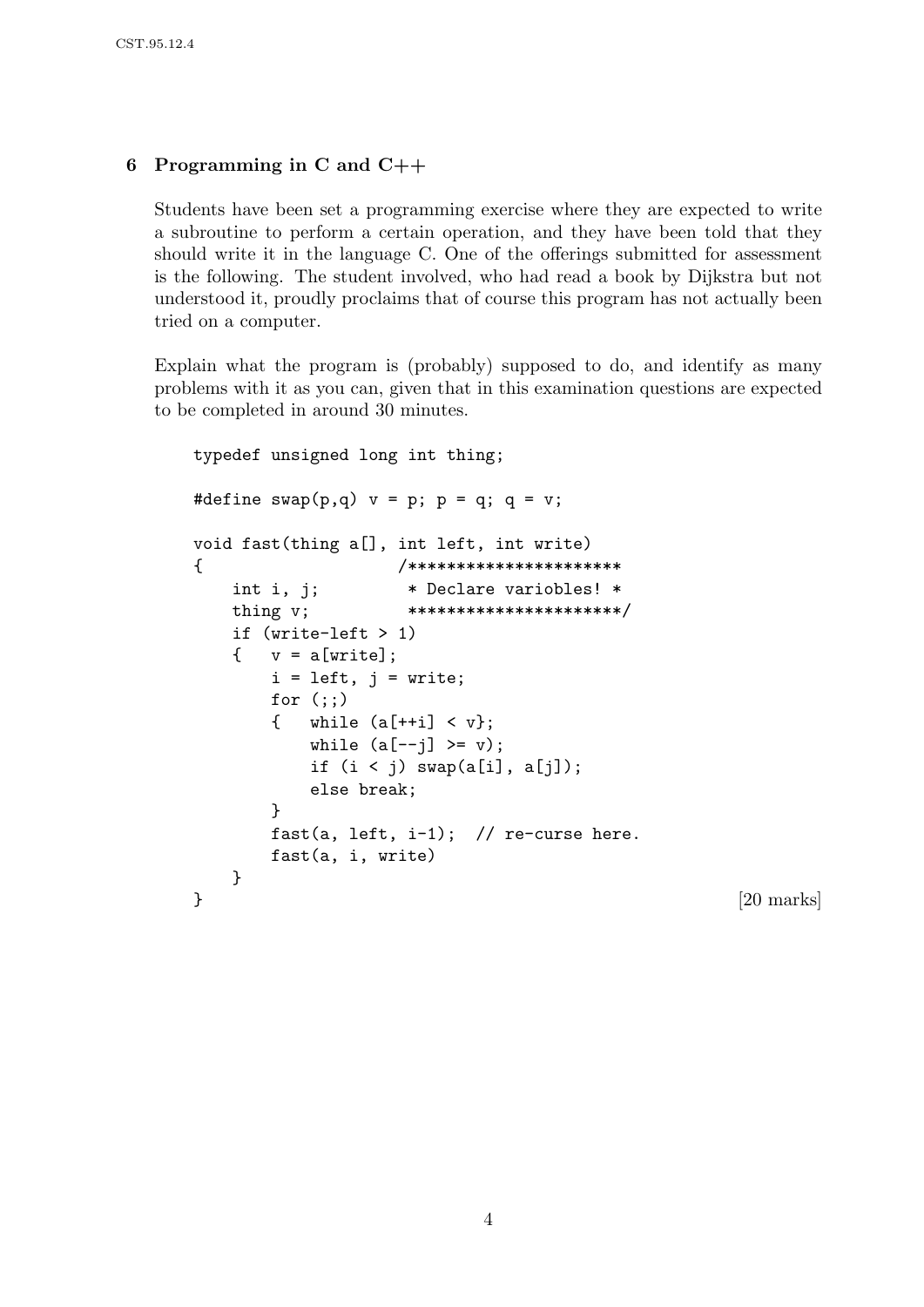## 7 Compiler Construction

Give a BNF syntax for unsigned floating point constants that would allow constants such as

|         | 1.2   | 3E4 | $0.23E - 8$ |                     |
|---------|-------|-----|-------------|---------------------|
| but not |       |     |             |                     |
|         | . 123 | 20. | 21.E4       |                     |
|         |       |     |             | $[6 \text{ marks}]$ |

Construct a finite state machine that could be used in a lexical analyser to read in such floating point numbers. [7 marks]

Show how this finite state machine can be extended to evaluate the floating point number it reads. [7 marks]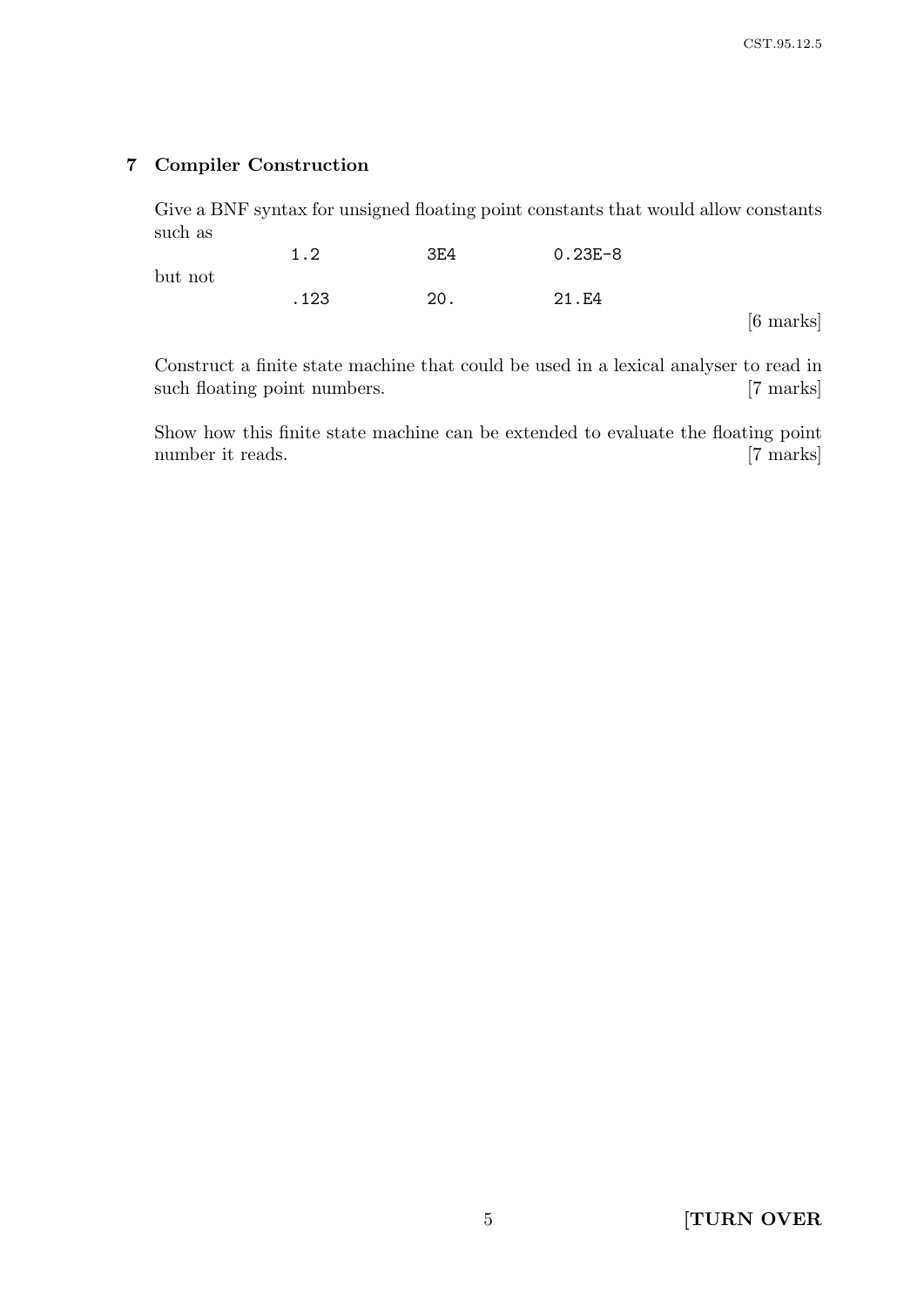## 8 Prolog for Artificial Intelligence

Electricity consumers are supplied with electricity from an electricity generating station. Electricity is distributed from the station to the various consumers through a network of transformers as shown in this diagram:



Nodes C1 to C10 are consumers; nodes T1 to T6 are transformers. Each consumer has a direct connection to only one transformer. Sometimes a transformer may malfunction or need to be taken out of service temporarily.

Devise a data structure in Prolog to represent networks like this. [5 marks]

Write a Prolog procedure to define predicate supplies such that goal supplies  $(X, Y)$  succeeds when there is an electricity supply from node X to node Y in the network. [10 marks]

Explain how to enhance your representation to permit multiple connections which can be used to make a supply around a transformer which has been taken out of service. [5 marks]

Note: The supplies predicate may contain arguments in addition to X and Y at your discretion.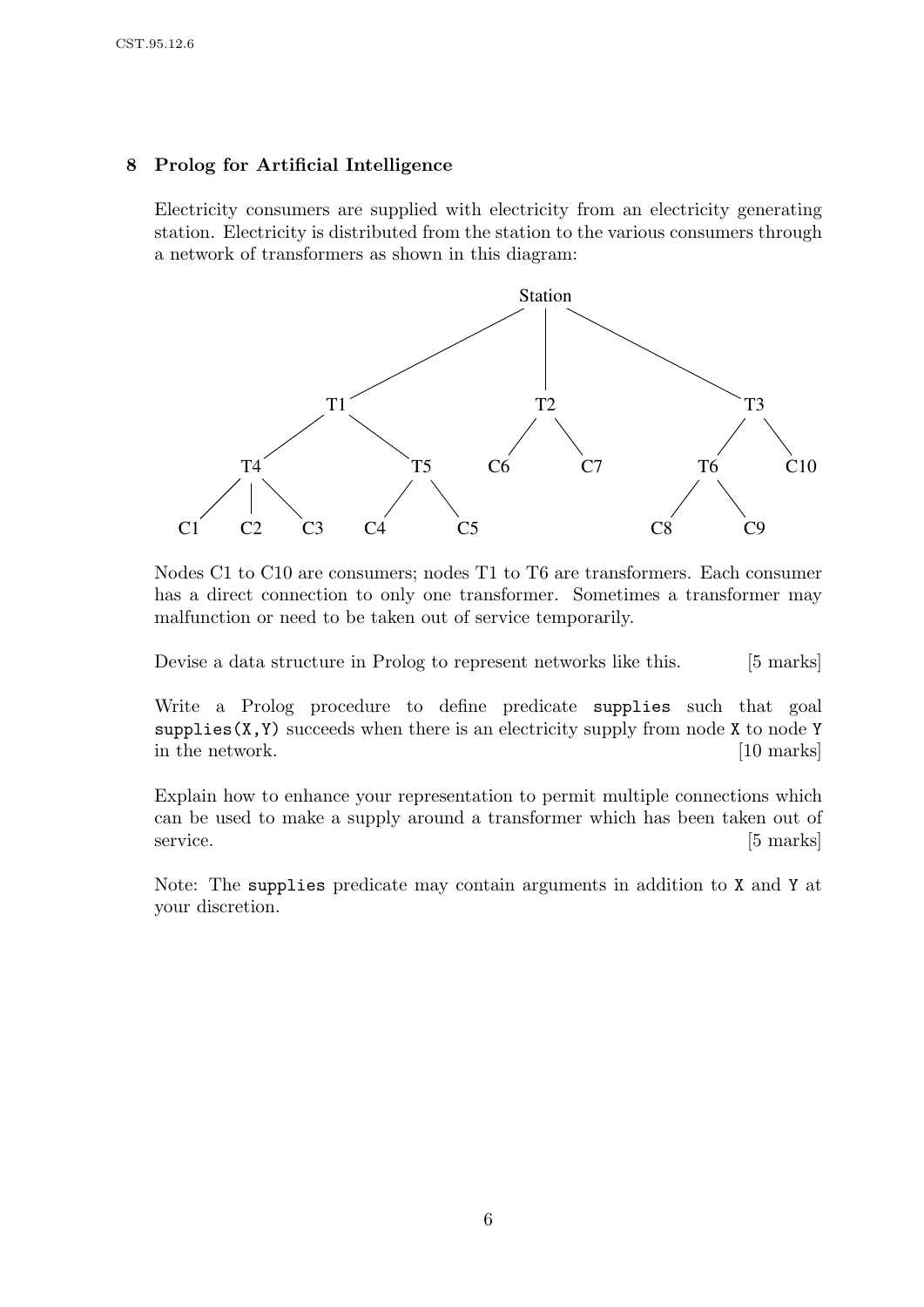CST.95.12.7

#### 9 Databases

What forms of error do database normal forms seek to render less probable?

[3 marks]

| Define Second Normal Form. | [3 marks] |
|----------------------------|-----------|
|                            |           |

Define Fourth Normal Form. [4 marks]

Give an example of a database schema that is in 2NF form but *not* in 4NF, showing how it is possible for mutually contradictory data to be recorded. Explain your assumptions about the semantics underlying the database schema. [7 marks]

Are there applications where normal forms are unnecessary or even unhelpful? [3 marks]

#### 10 Topics in Artificial Intelligence

Using appropriate mathematical expressions, define the following operations commonly used in computer vision and briefly explain their function and applications:

- (a) convolution
- (b) correlation
- (c) bandpass filtering
- (d) edge detection by derivative zero-crossings
- (e) invariant transform

[20 marks]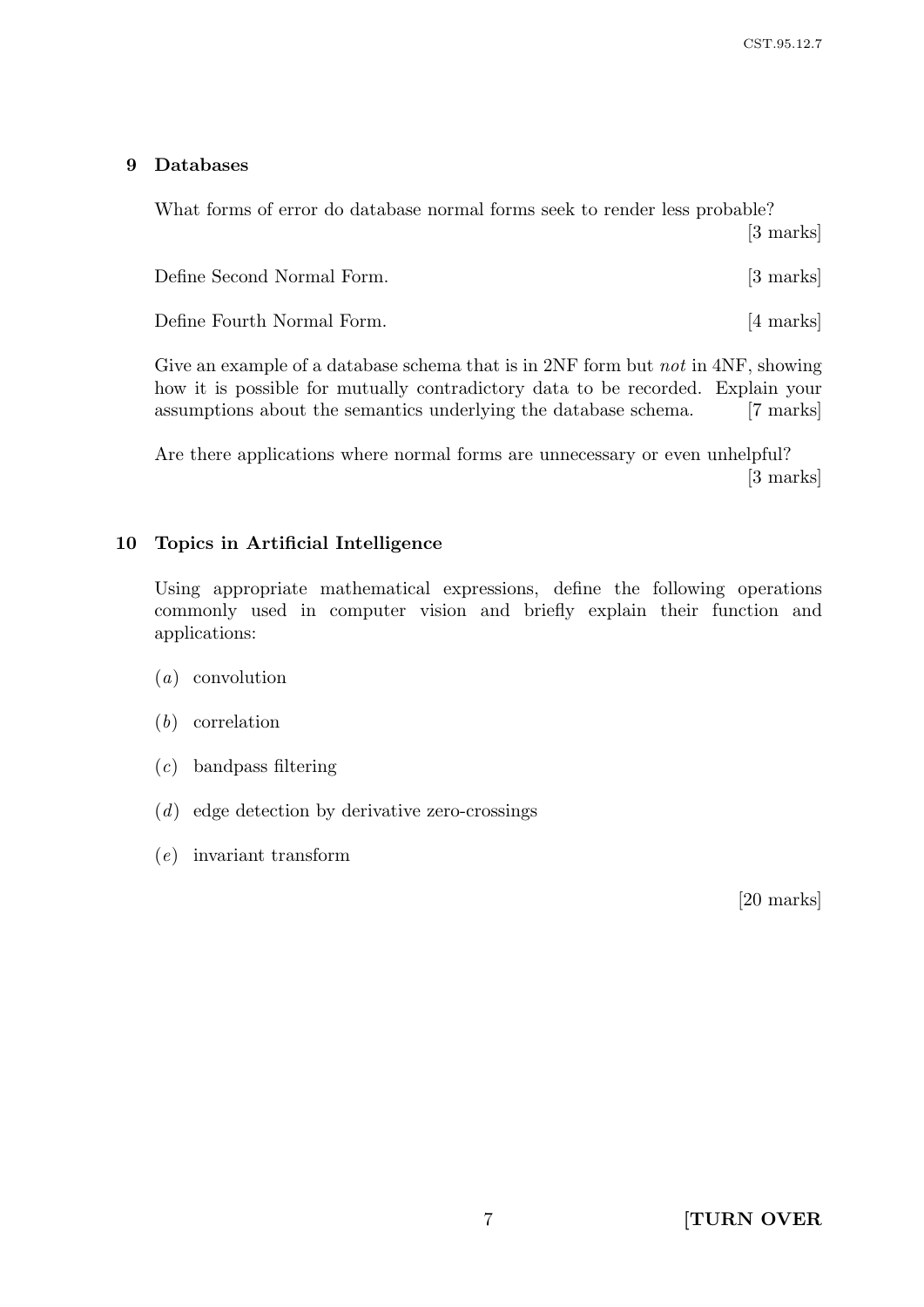## 11 Computer Systems Modelling

Given that in a balanced system with  $K$  devices and  $N$  customers, the utilisation of each device is given by

$$
U = \frac{N}{N + K - 1}
$$

derive a formula for the response time in terms of throughput, the number of devices and the average service demand at each device. [6 marks]

A system consists of three types of devices, A, B and C. Customers require service at each type of device but do not care at which particular device they are served. The numbers of each type of device and average service requirements per customer are

|                | number of devices | average service demand |
|----------------|-------------------|------------------------|
| $\overline{A}$ | 48                | $48 \text{ ms}$        |
| B              | 9.4               | $24 \text{ ms}$        |
| $\mathcal{C}$  | 18                | $18 \text{ ms}$        |

so that, for example, a customer requires on average 48 ms of service at a type A device.

Give bounds for the system response time at a throughput of 500 customers per second when a scheduling policy ensures that

- (a) no device is more than 1.5 times as busy as the average for devices of the same type
- (b) no device is more than 1.8 times as busy as the average for devices of the same type

[9 marks]

What can you say about response time if no limit on utilisation skew across devices of the same type is guaranteed? [5 marks]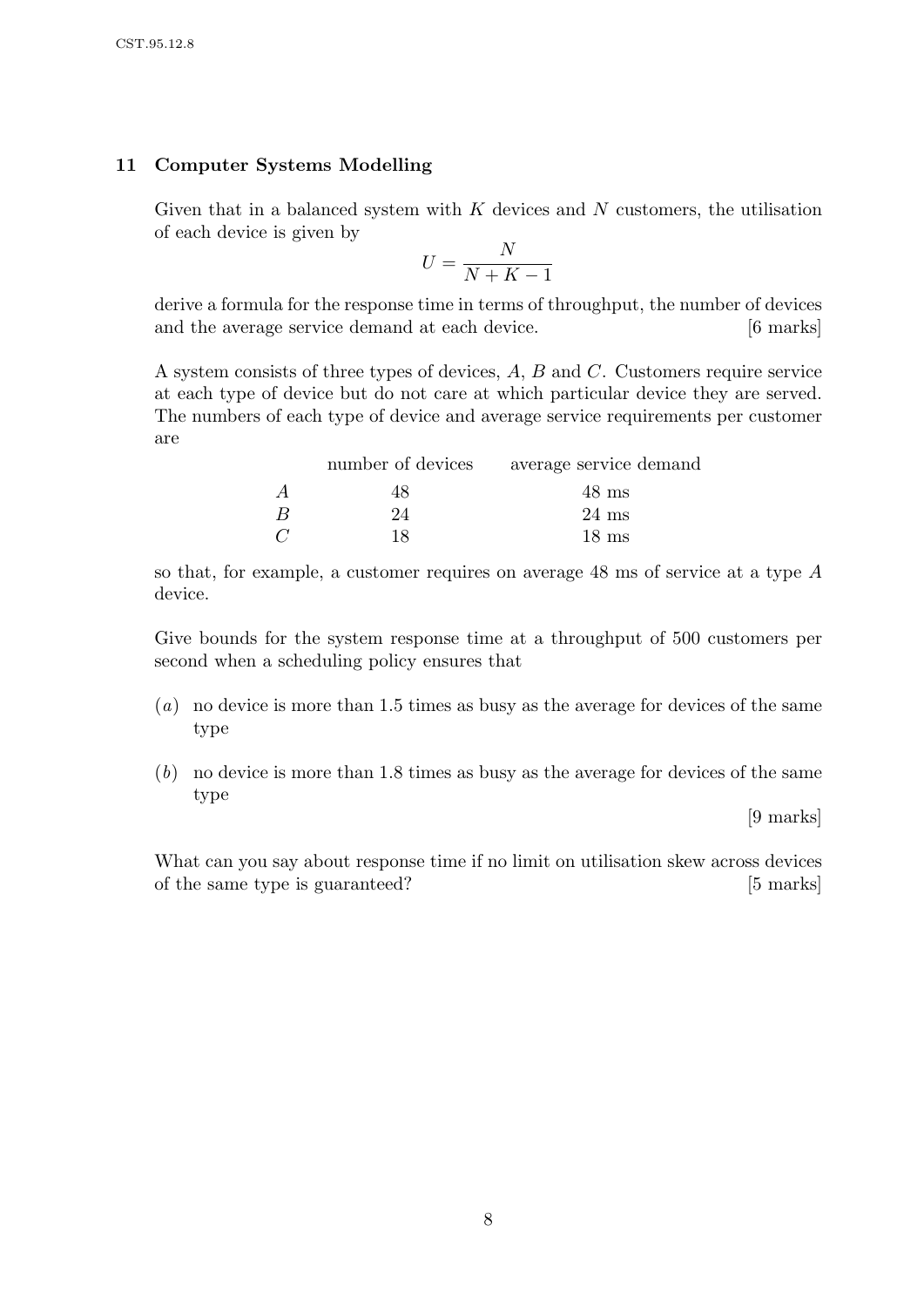#### 12 Introduction to Functional Programming

Consider the ML definitions:

fun  $I x = x$ fun curry  $f \times y = f(x,y)$ fun uncurry  $f(x,y) = f(x, y)$ 

What are the types of curry and uncurry? [2 marks]

Recall that f  $\circ$  g is the function that maps x to  $f(g(x))$ . Describe the effect of the following functions:

```
curry (fn(x,y) \Rightarrow x)uncurry o curry
curry I
uncurry I [4 marks]
```
Infinite lists can be represented in ML by functions. A function  $f$  represents the infinite list  $f(0), f(1), f(2), \ldots$ 

- (a) Give a representation for the infinite list  $0, 2, 4, \ldots$  [2 marks]
- (b) Code in ML a map functional for this representation; given a function f and the infinite list  $x_0, x_1, x_2, \ldots$ , it should yield the representation of  $f(x_0), f(x_1), f(x_2), \ldots$  [2 marks]
- (c) Code in ML a drop function, which given an integer  $i \geq 0$  and an infinite list  $x_0, x_1, x_2, \ldots$  returns the infinite list  $x_i, x_{i+1}, x_{i+2}, \ldots$  [2 marks]
- (d) Code in ML an interleave function, which combines the infinite lists  $x_0, x_1, x_2, \ldots$  and  $y_0, y_1, y_2, \ldots$  to yield  $x_0, y_0, x_1, y_1, \ldots$  [3 marks]
- (e) Code in ML a filter function, which given a predicate  $p$  and an infinite list  $x_0, x_1, x_2, \ldots$  returns the infinite list obtained by deleting each  $x_i$  for which  $p(x_i)$  is false. [5 marks]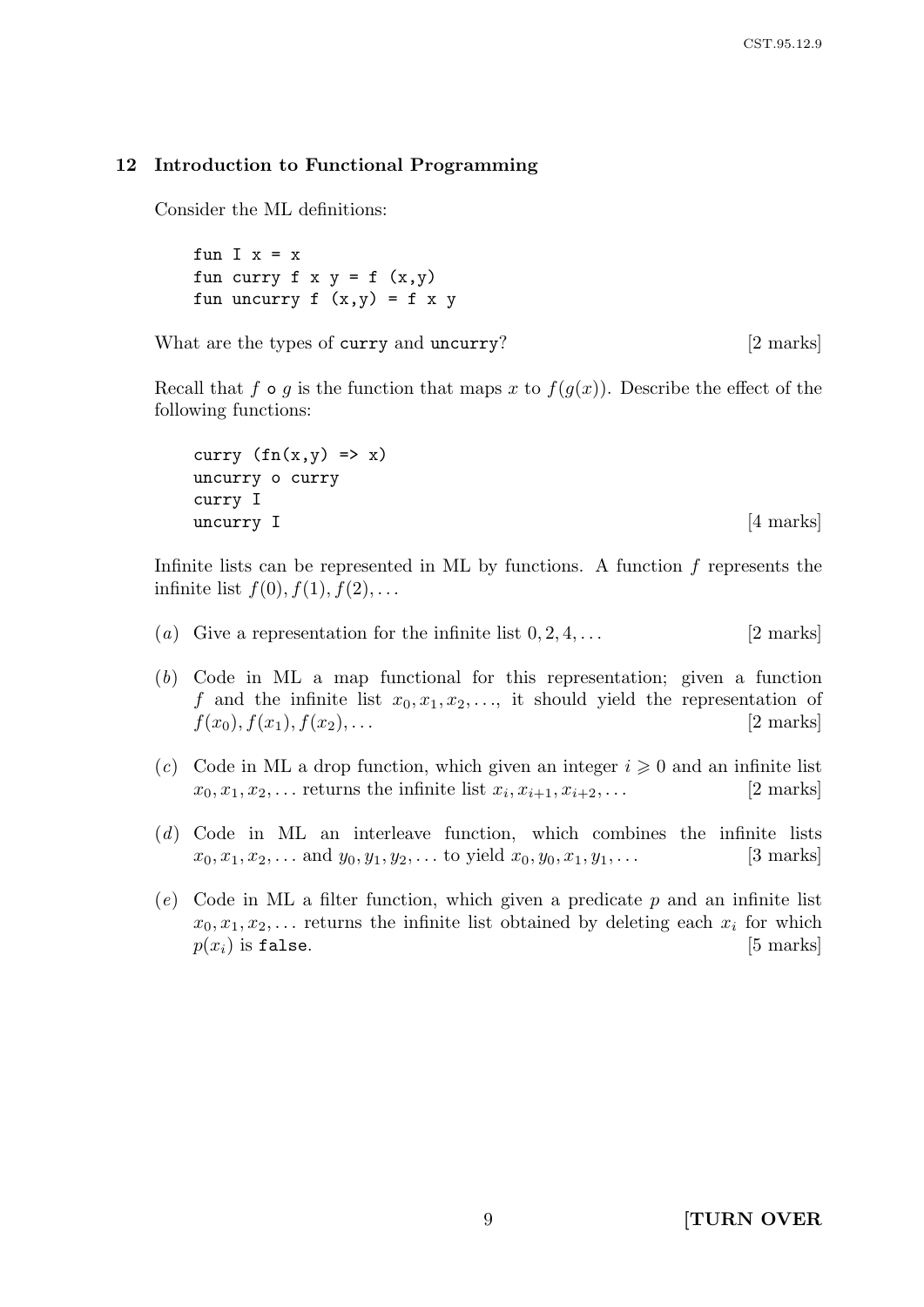## 13 Complexity Theory

Comment on each of the following statements about Computational Complexity. Indicate any places where their wording is not sufficiently precise. For each, decide whether the statement is true, partially true, true but improperly justified, false or just muddled.

- (a) Given a variant on Quicksort that uses a median-of-three procedure to select pivots, it seems hard to identify exactly what ordering of input data will make the quicksort behave worst. But because there are  $N!$  possible different orderings and N! is a bit like  $2^N$  the problem is an NP one.
- (b) If we could solve the Boolean Satisfiability problem efficiently we could use that to simulate the behaviour of any Turing machine and hence solve all other problems efficiently.
- (c) To keep your secret treasure safe you intend to dig out a series of caves and tunnels forming a maze. You invent a graph for which you know a Hamiltonian circuit (for example, you start by putting in edges to make that circuit and then add lots more to make the graph more complicated). The Hamiltonian circuit problem is known to be NP complete, so given just the graph nobody except you will be able to find the Hamiltonian circuit. You wire up the tunnels so that the treasure can only be reached (safely!) by traversing the Hamiltonian circuit. Being arrogant you then pin details of the graph on your door. NP completeness means that your treasure is almost certainly secure.

You should provide a brief overview of any result, construction or proof that you refer to, but you are not expected to work through the details.

[20 marks]